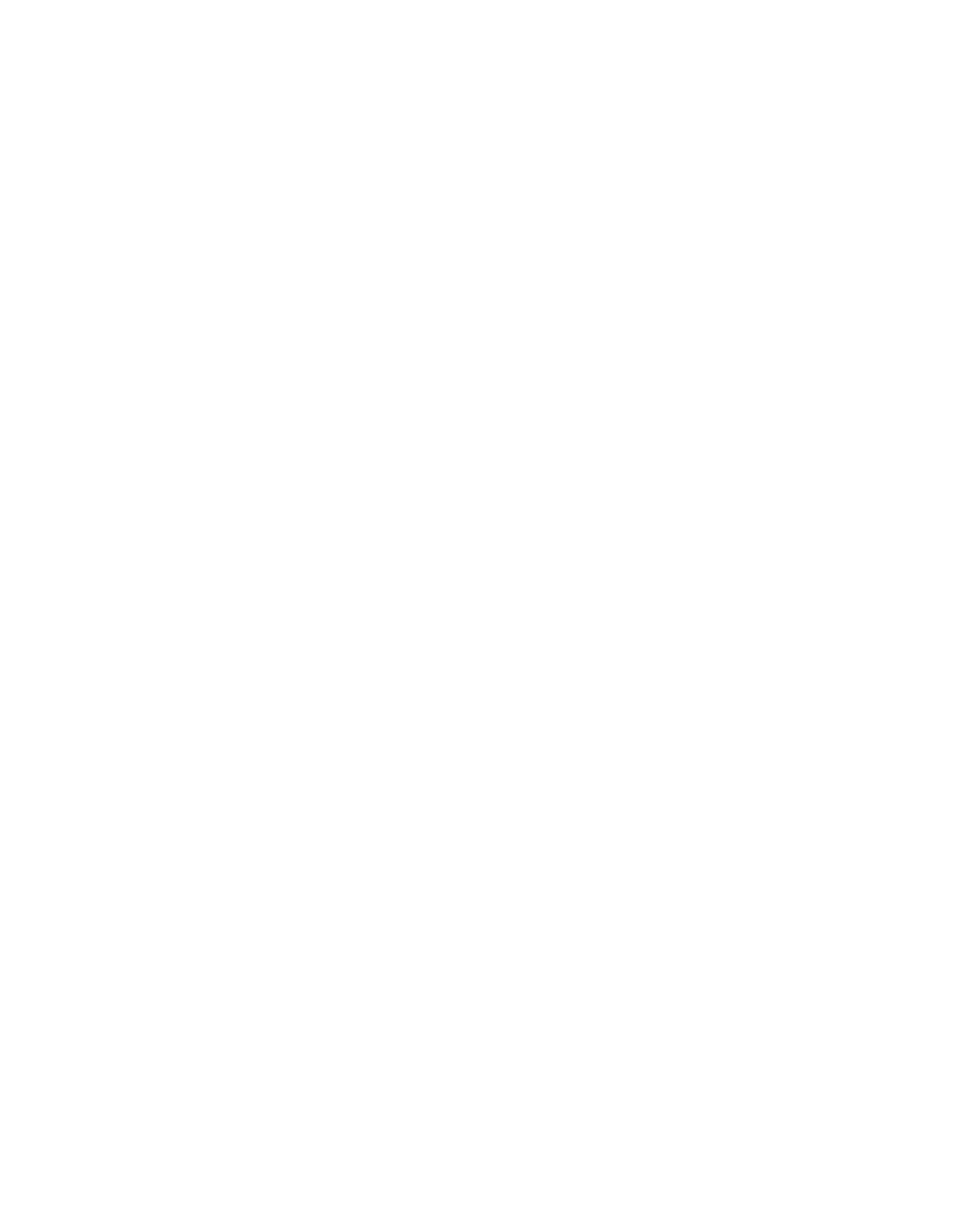# **Section 1** – All fields on this page are required (unless marked optional)

#### **Select the plan you want to join:**

|            | Wellcare No Premium Medicare (HMO) H9811 - includes prescription drug coverage                                         |                            |
|------------|------------------------------------------------------------------------------------------------------------------------|----------------------------|
| $\Box$ 001 | Desoto, George, Hancock, Harrison, Hinds, Jackson, Lafayette,<br>Madison, Panola, Rankin, Stone, and Tate counties, MS | \$0 per month              |
|            | Wellcare Dual Access Medicare (HMO D-SNP) <sup>1</sup> H9811 - includes prescription drug coverage                     |                            |
|            | □ 006 George, Hancock, Harrison, Hinds, Jackson, Madison, Rankin, and<br>Stone counties, MS                            | \$0 <sup>*</sup> per month |
|            | Wellcare Giveback Boost (HMO) H9811 - includes prescription drug coverage                                              |                            |
|            | $\Box$ 008 George, Hancock, Harrison, and Jackson counties, MS                                                         | \$0 per month              |
|            | Wellcare Assist Complement (HMO) H9811 - includes prescription drug coverage                                           |                            |
|            | $\Box$ 009 George, Hancock, Harrison, and Jackson counties, MS                                                         | \$23.90 per month          |

1You must meet specific enrollment criteria to enroll in this plan. \*Actual premium based on Low Income Subsidy status.

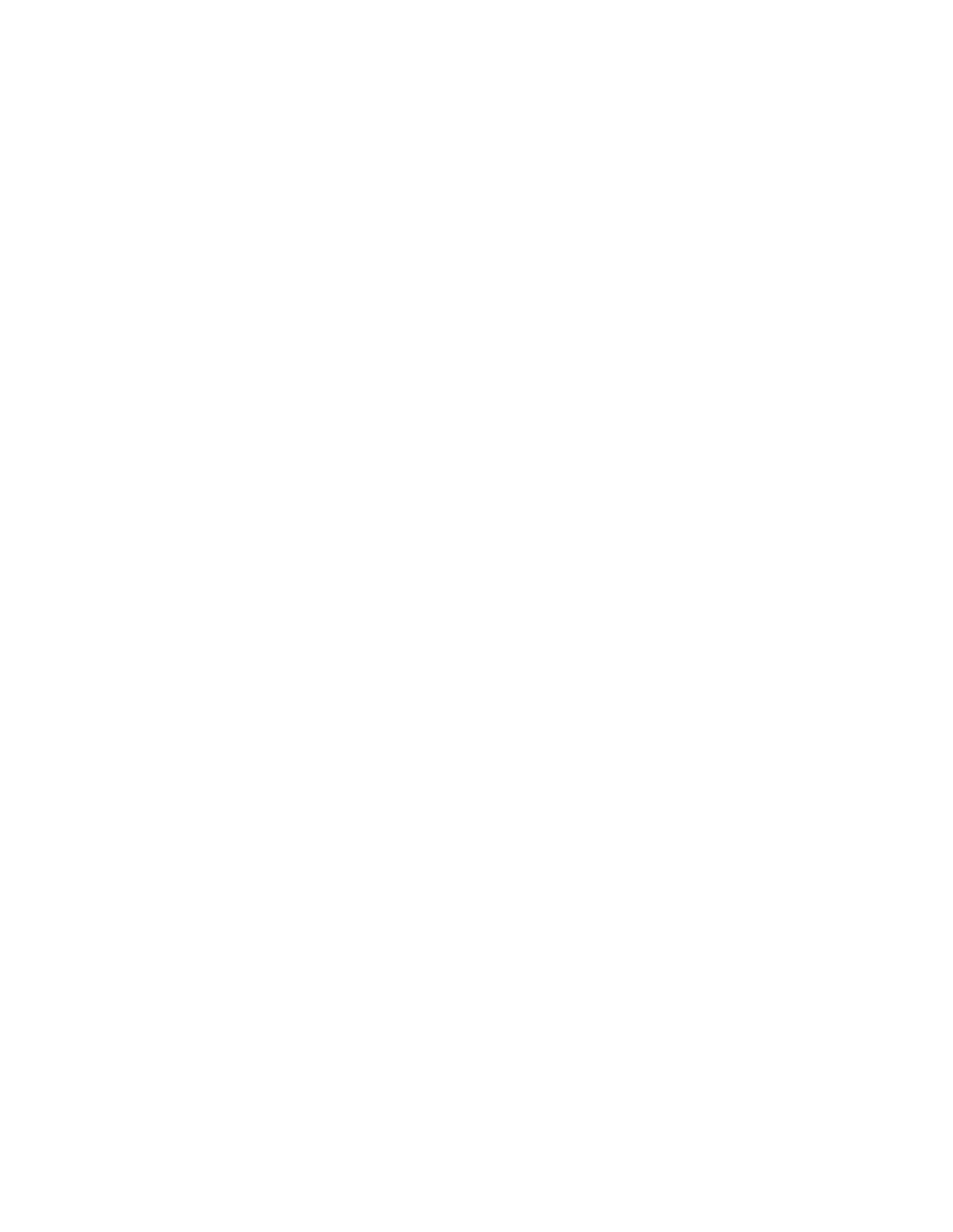# **Section 1** – All fields on this page are required (unless marked optional) First name Last name Optional: Middle initial Birth date M M D D Y Y Y Y Sex ■ Male  $\Box$  Female Phone number **– – Permanent residence street address** (Don't enter a PO Box) City City City Context County City City City City City City City Code **Mailing address**, if different from your permanent address (PO Box allowed) Street address City and the Community of the Community of the Community of the Community of the Community of the Community of **Your Medicare information:** Medicare Number **Is entitled to:** Effective date HOSPITAL (Part A) M M D D Y Y Y Y MEDICAL (Part B) M M D D Y Y Y Y Answer these important questions: 1. Will you have other prescription drug coverage (like VA, TRICARE) in addition to Wellcare?

■ Yes ■ No

Name of other coverage Member number for this coverage Group number for this coverage 2. Are you enrolled in your State Medicaid program?  $\Box$  Yes  $\Box$  No

- - If "Yes," please provide your Medicaid number:

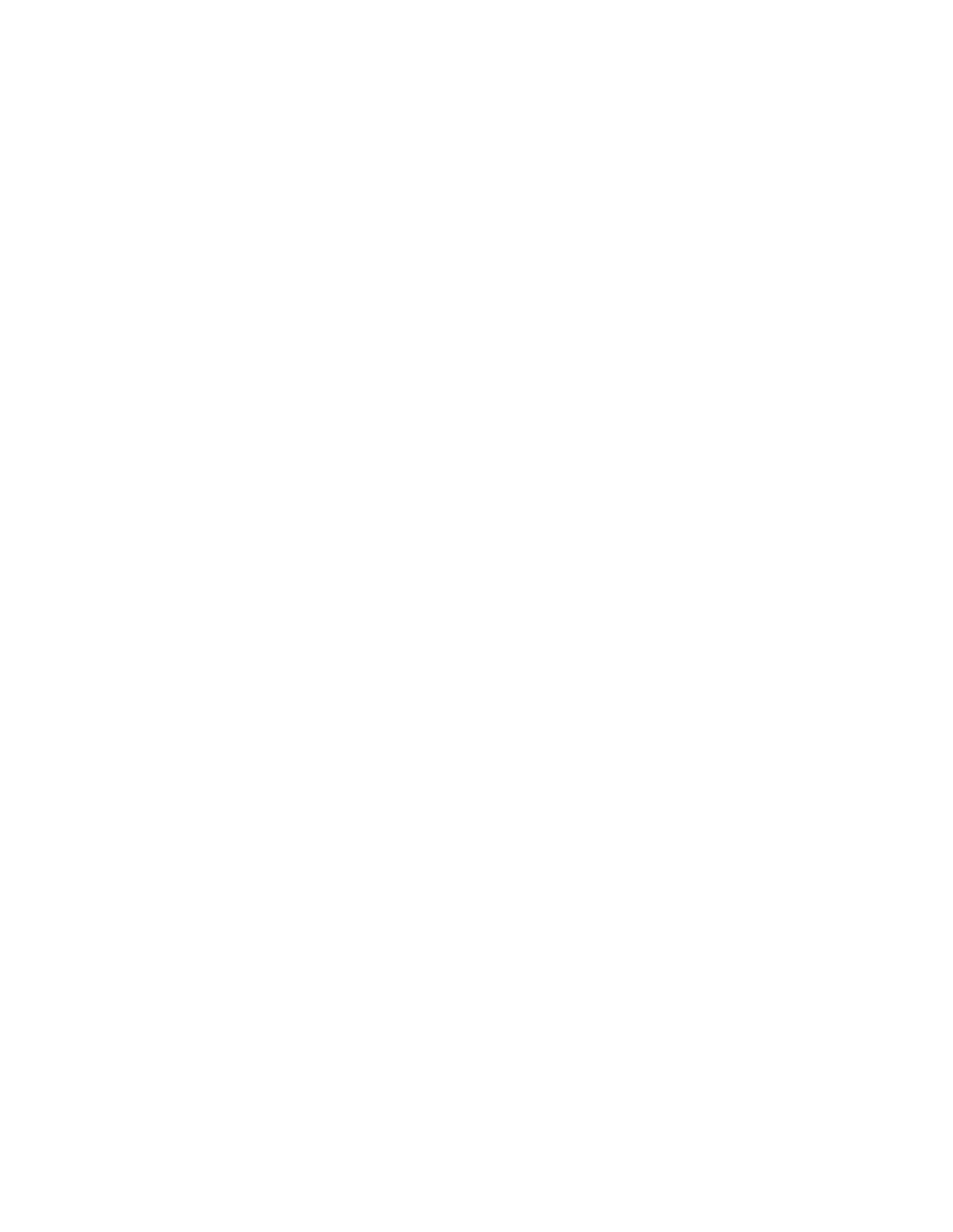# **IMPORTANT:** Read and sign below:

- **•** I must keep both Hospital (Part A) and Medical (Part B) to stay in Wellcare.
- **•** By joining this Medicare Advantage Plan, I acknowledge that Wellcare will share my information with Medicare, who may use it to track my enrollment, to make payments, and for other purposes allowed by Federal law that authorize the collection of this information (see Privacy Act Statement below).
- **•** Your response to this form is voluntary. However, failure to respond may affect enrollment in the plan.
- **•** The information on this enrollment form is correct to the best of my knowledge. I understand that if I intentionally provide false information on this form, I will be disenrolled from the plan.
- **•** I understand that people with Medicare are generally not covered under Medicare while out of the country, except for limited coverage near the U.S. border.
- **•** I understand that when my Wellcare coverage begins, I must get all of my medical and prescription drug benefits from Wellcare. Benefits and services provided by Wellcare and contained in my Wellcare "Evidence of Coverage" document (also known as a member contract or subscriber agreement) will be covered. Neither Medicare nor Wellcare will pay for benefits or services that are not covered.
- **•** I understand that my signature (or the signature of the person legally authorized to act on my behalf) on this application means that I have read and understand the contents of this application. If signed by an authorized representative (as described above), this signature certifies that:

1) This person is authorized under State law to complete this enrollment, and

2) Documentation of this authority is available upon request by Medicare.

|           | Today's date |     |        |   |              |  |  |  |
|-----------|--------------|-----|--------|---|--------------|--|--|--|
|           |              |     |        |   |              |  |  |  |
| Signature |              | M M | $\Box$ | D | $\checkmark$ |  |  |  |

If you're the authorized representative, sign above and fill out these fields:

**Name**

#### **Address**



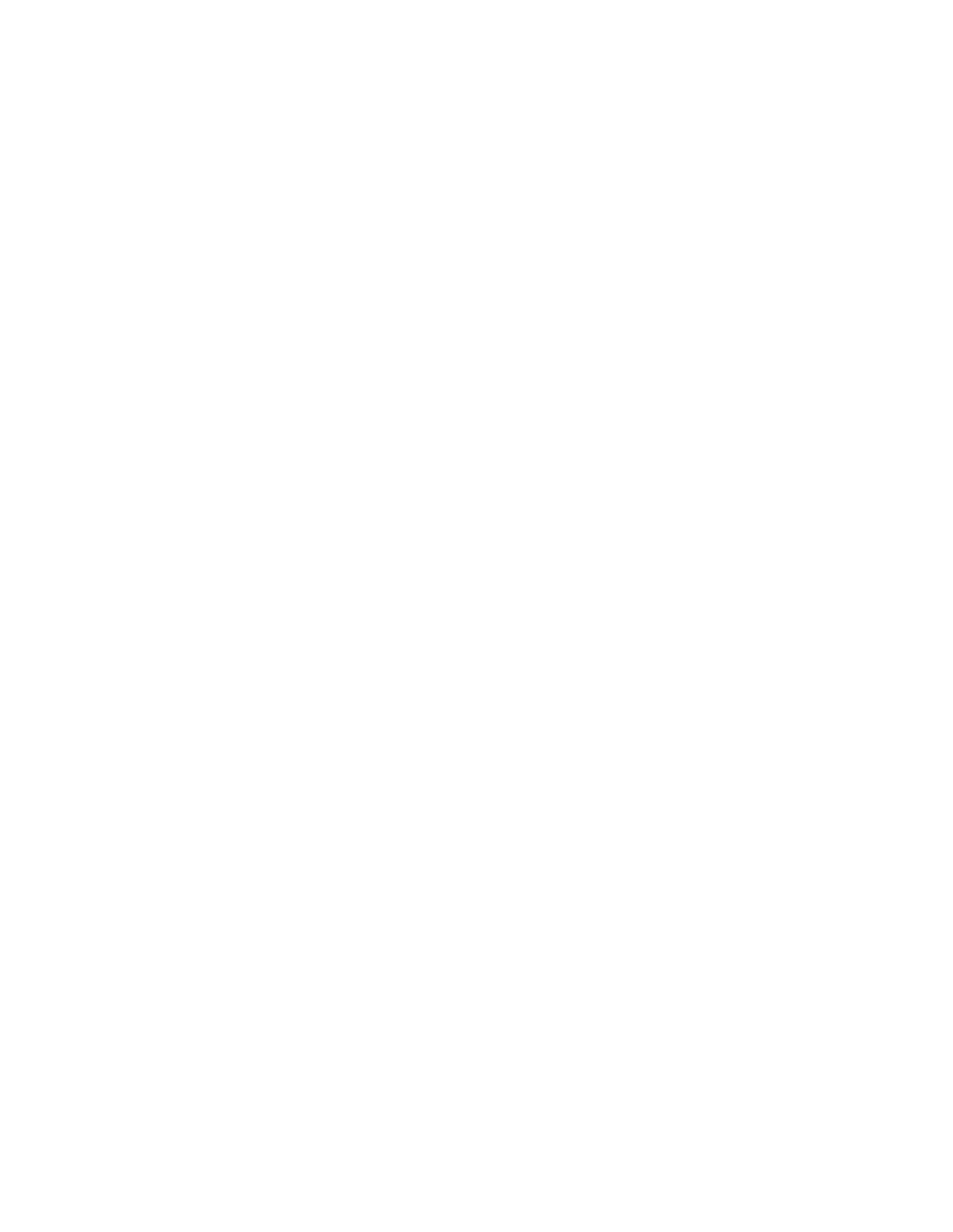| Section 2 - All fields on this page are optional |  |
|--------------------------------------------------|--|
|--------------------------------------------------|--|

|                | Answering these questions is your choice. You can't be denied coverage because you don't |
|----------------|------------------------------------------------------------------------------------------|
| fill them out. |                                                                                          |

Select one if you want us to send you information in a language other than English.  $\square$  Spanish

Select one if you want us to send you information in an accessible format.

 $\Box$  Braille  $\Box$  Large print  $\Box$  Audio CD

Please contact Wellcare at 1-844-786-7711 (HMO) or 1-833-260-4124 (HMO D-SNP) if you need information in an accessible format other than what's listed above. Our office hours are from October 1 to March 31, you can call us 7 days a week from 8 a.m. to 8 p.m. From April 1 to September 30, you can call us Monday through Friday from 8 a.m. to 8 p.m. TTY users can call 711.

1. Do you work?  $\Box$  Yes  $\Box$  No

2. Does your spouse work?  $\Box$  Yes  $\Box$  No

#### **List your Primary Care Physician (PCP), clinic, or health center:**

#### **I want to get the following materials via email.**

Select one or more.

 $\square$  Evidence of Coverage (EOC)

 $\square$  Send me a link to receive my benefit materials online

E-mail address:

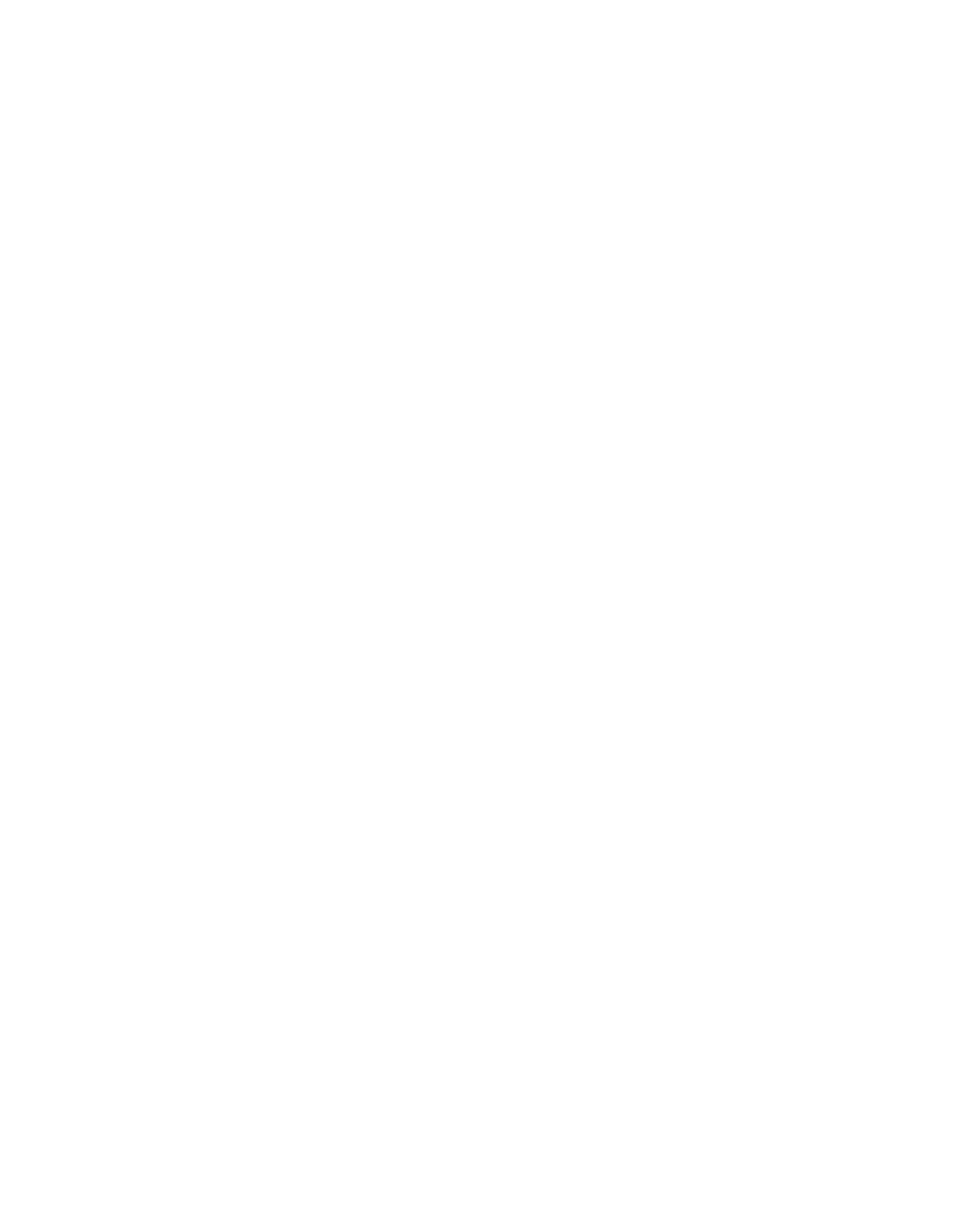# Paying your plan premiums

You can pay your monthly plan premium (including any late enrollment penalty that you currently have or may owe) by mail, "Electronic Funds Transfer (EFT)", "credit card" each month. **You can also choose to pay your premium by having it automatically taken out of your Social Security or Railroad Retirement Board (RRB) benefit each month.**

**If you have to pay a Part D-Income Related Monthly Adjustment Amount (Part D-IRMAA), you must pay this extra amount in addition to your plan premium.** The amount is usually taken out of your Social Security benefit, or you may get a bill from Medicare (or the RRB). DON'T pay Wellcare the Part D-IRMAA.

If you don't select a payment option, you will get a bill each month.

# Please select a premium payment option:

 $\Box$  Get a bill

 $\Box$  Automatic deduction from your monthly Social Security or Railroad Retirement Board (RRB) benefit check. I get monthly benefits from:  $\square$  Social Security  $\square$  RRB

(The Social Security/RRB deduction may take two or more months to begin after Social Security or RRB approves the deduction. In most cases, if Social Security or RRB accepts your request for automatic deduction, the first deduction from your Social Security or RRB benefit check will include all premiums due from your enrollment effective date up to the point withholding begins. If Social Security or RRB does not approve your request for automatic deduction, we will send you a paper bill for your monthly premiums.)

# **PRIVACY ACT STATEMENT**

The Centers for Medicare & Medicaid Services (CMS) collects information from Medicare plans to track beneficiary enrollment in Medicare Advantage (MA) Plans, improve care, and for the payment of Medicare benefits. Sections 1851 and 1860D-1 of the Social Security Act and 42 CFR §§ 422.50 and 422.60 authorize the collection of this information. CMS may use, disclose and exchange enrollment data from Medicare beneficiaries as specified in the System of Records Notice (SORN) "Medicare Advantage Prescription Drug (MARx)", System No. 09-70-0588. Your response to this form is voluntary. However, failure to respond may affect enrollment in the plan.

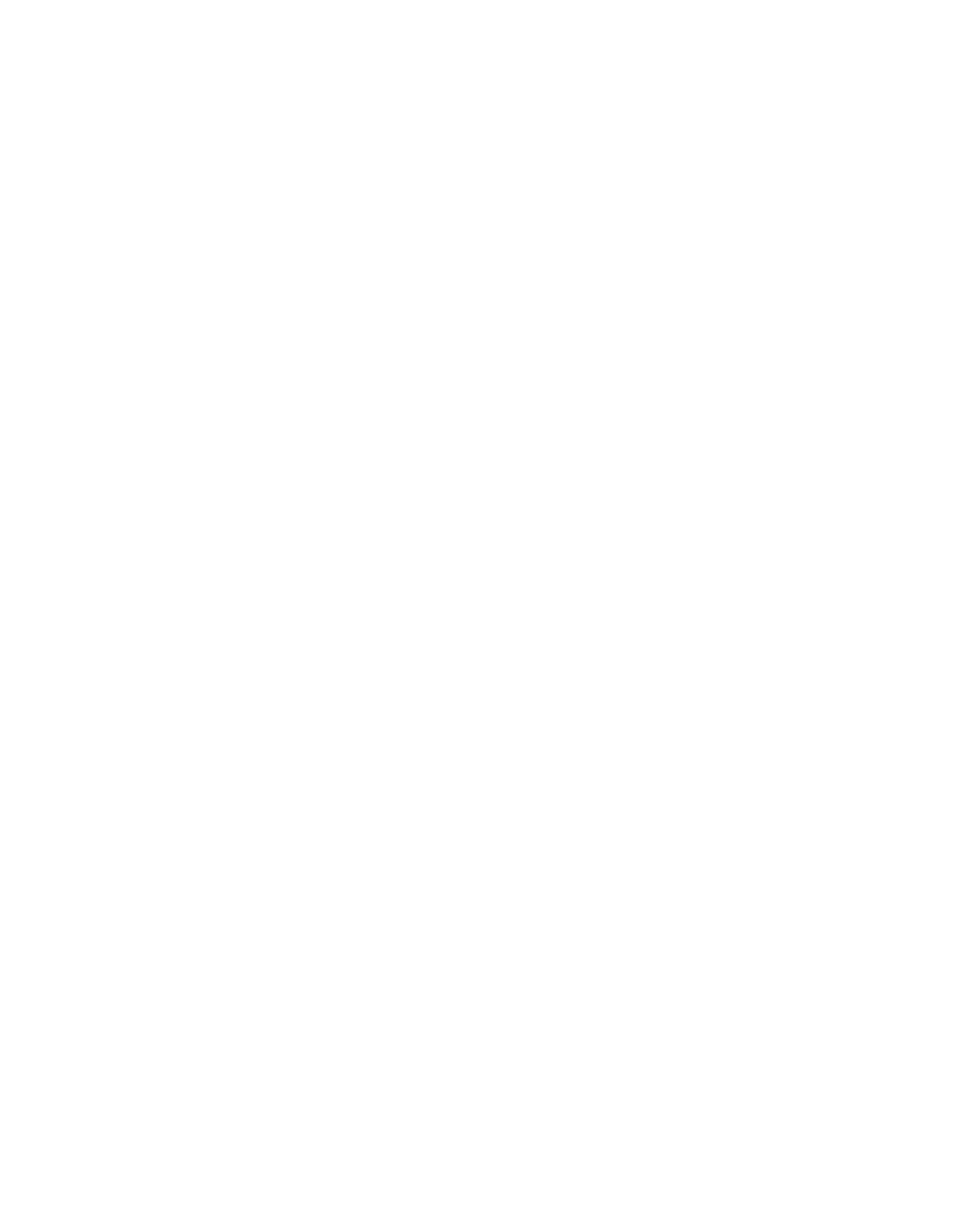| <b>OFFICE USE ONLY:</b><br>Name of staff member/agent/broker (if assisted in enrollment):                                                                                                                                                                                                      |  |  |  |  |  |  |
|------------------------------------------------------------------------------------------------------------------------------------------------------------------------------------------------------------------------------------------------------------------------------------------------|--|--|--|--|--|--|
| Plan ID #:<br><b>Effective date of coverage:</b><br>$\overline{D}$<br>Y<br>D<br>Y<br>M                                                                                                                                                                                                         |  |  |  |  |  |  |
| M<br>Y<br>□ ICEP/IEP □ AEP SEP (type):<br>$\Box$ Not eligible                                                                                                                                                                                                                                  |  |  |  |  |  |  |
| Wellcare sales representative/Authorized agent<br>(individual sales representative/agent who completed the application)<br><b>Agent type</b> (select one): $\Box$ Authorized agent $\Box$ Wellcare employee<br><b>Complete section below:</b><br>Sales rep/Agent name<br>Sales rep/Agent NPN # |  |  |  |  |  |  |
|                                                                                                                                                                                                                                                                                                |  |  |  |  |  |  |
| Agency/FMO affiliation:<br>Agent ID#:                                                                                                                                                                                                                                                          |  |  |  |  |  |  |
| (if applicable)<br>This information must match your approved Wellcare licensing records.                                                                                                                                                                                                       |  |  |  |  |  |  |
| Agent phone #:                                                                                                                                                                                                                                                                                 |  |  |  |  |  |  |
| <b>Email</b><br><b>Agency/FMO phone # (if applicable)</b>                                                                                                                                                                                                                                      |  |  |  |  |  |  |
|                                                                                                                                                                                                                                                                                                |  |  |  |  |  |  |
| Sales representative/authorized agent application receipt date:<br>(Applications must be received at Wellcare<br>M<br>D<br>Y<br>Y<br>D<br>Y<br>M<br>within 1 calendar day of this date.)                                                                                                       |  |  |  |  |  |  |
| Application receipt location: □ Appointment □ Sales event □ Walk-in                                                                                                                                                                                                                            |  |  |  |  |  |  |
| $\Box$ Other (specify):                                                                                                                                                                                                                                                                        |  |  |  |  |  |  |
| <b>Provider information for HMO plans:</b>                                                                                                                                                                                                                                                     |  |  |  |  |  |  |
| PCP NPI:<br>PCP name:                                                                                                                                                                                                                                                                          |  |  |  |  |  |  |
| PPG ID:<br>PPG name:                                                                                                                                                                                                                                                                           |  |  |  |  |  |  |
| Is PCP/PPG selected accepted for the plan chosen? $\Box$ Yes $\Box$ No<br>Current patient? $\Box$ Yes $\Box$ No                                                                                                                                                                                |  |  |  |  |  |  |
| Broker Application Submissions: Sales representative/Agent must fax the Scope of<br>Appointment and Enrollment Forms to 1-844-222-3180.                                                                                                                                                        |  |  |  |  |  |  |

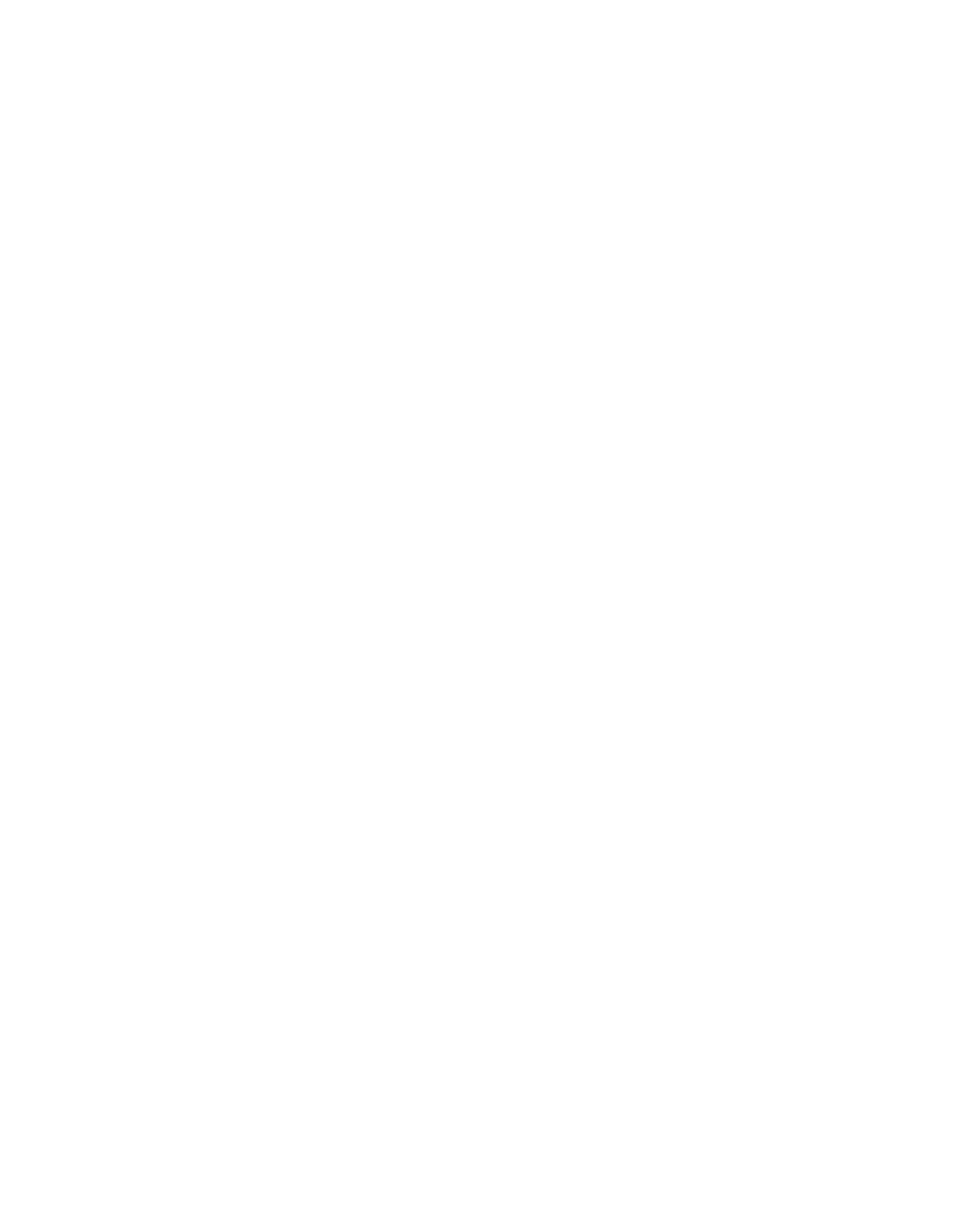**Typically, you may enroll in a Medicare Advantage plan only during the annual enrollment period from October 15 through December 7 of each year.** There are exceptions that may allow you to enroll in a Medicare Advantage plan outside of this period.

Please read the following statements carefully and check the box if the statement applies to you. By checking any of the following boxes, you are certifying that, to the best of your knowledge, you are eligible for an Enrollment Period. If we later determine that this information is incorrect, you may be disenrolled.

- $\Box$  I am new to Medicare.
- $\Box$  I am enrolled in a Medicare Advantage plan and want to make a change during the Medicare Advantage Open Enrollment Period (MA OEP).
- $\Box$  I recently moved outside of the service area for my current plan or I recently moved and this plan is a new option for me. I moved on  $\begin{array}{|l|} \hline \text{M} & \text{M} & \text{D} & \text{D} & \text{Y} & \text{Y} & \text{Y} & \text{Y} \ \hline \text{(insert date)}. \hline \end{array}$
- $\Box$  I recently was released from incarceration. I was released on (insert date).  $\begin{array}{ccccccc}\n& & & & & & & \n\hline\n& & & & & & & & \n\end{array}$  M M D D Y Y Y Y
- $\Box$  I recently returned to the United States after living permanently outside of the U.S. I returned to the U.S. on (insert date).  $M \times N$   $N \times N$
- $\Box$  I recently obtained lawful presence status in the United States. I got this status on (insert date).  $M \cup N$  M  $N \cup N$  D
- $\Box$  I recently had a change in my Medicaid (newly got Medicaid, had a change in level of Medicaid assistance, or lost Medicaid) <br>on (insert date). M M D D Y Y Y Y
- □ I recently had a change in my *Extra Help* paying for Medicare prescription drug coverage (newly got *Extra Help*, had a change prescription and *coverage* (newly got *Extra Help*, had a change MMMDD D in the level of *Extra Help*, or lost *Extra Help*) on (insert date).
- $\Box$  I have both Medicare and Medicaid (or my state helps pay for my Medicare premiums) or I get *Extra Help* paying for my Medicare prescription drug coverage, but I haven't had a change.
- $\Box$  I am moving into, live in or recently moved out of a Long-Term Care Facility (for example, a nursing home or long-term care Care ractity (for example, a hursing nome of long-term care  $\overline{M}$  M D D Y Y Y Y  $\overline{Y}$  facility). I moved/will move into/out of the facility on (insert date).
- $\Box$  I recently left a PACE program on (insert date).
- $\Box$  I recently involuntarily lost my creditable prescription drug coverage (coverage as good as Medicare's). I lost my drug coverage on <br>(insert date). M M D D Y Y Y Y
- $\Box$  I am leaving employer or union coverage on (insert date).
- $\Box$  I belong to a pharmacy assistance program provided by my state.  $\Box$  My plan is ending its contract with Medicare, or Medicare is ending its contract with my plan.